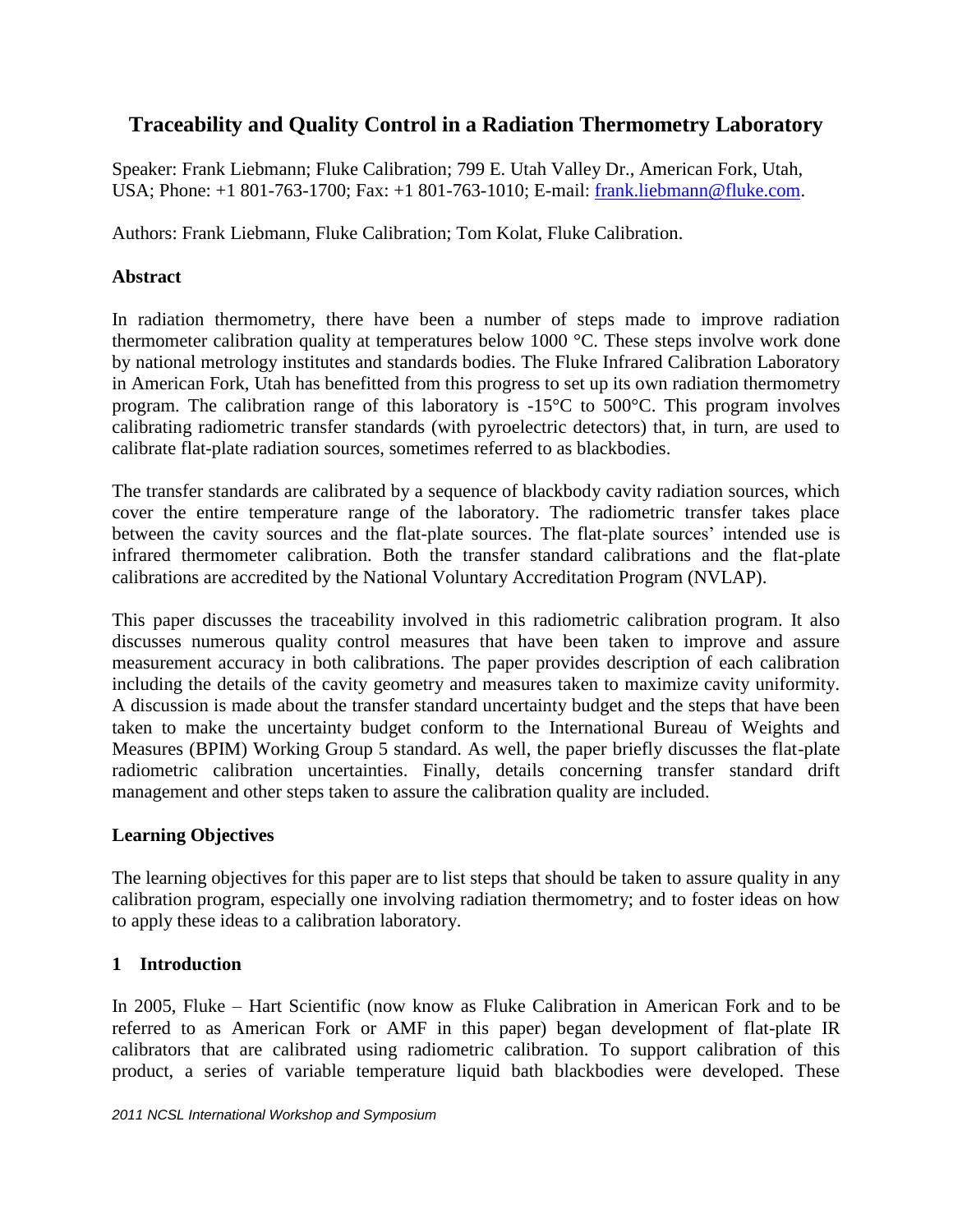blackbodies support the calibration of a radiometric transfer standard used to calibrate the flatplate calibrators. There were a number of steps taken to ensure quality during the development of the radiometric temperature calibration program. There have been some additional steps taken since the initial development of this calibration program. Many of these steps are a result of research done internally. In addition, some steps are a result of development of new standards.

## **2 Traceability**

The read-out temperature of the flat-plate IR calibrators is based on a radiometric calibration, using the Heitronics model KT19II.82 (to be referred to as a KT19 in this paper) as a transfer standard. This instrument uses a pyroelectric detector [\[1\]](#page-12-0). An outline of the KT19 calibration scheme is shown in [Figure 4](#page-4-0) discussed later in this paper.

The radiometric calibration was chosen over a contact calibration to account for factors such as emissivity [\[2\]](#page-12-1) and heat exchange. The KT19 is calibrated using American Fork's liquid bath blackbodies. A diagram of the blackbody is shown in [Figure 1.](#page-1-0) The temperature of the bath fluid during this calibration is monitored by a platinum resistance thermometer (PRT). The cavities have emissivity greater than 0.999 [\[2\]](#page-12-1). This number was verified by modeling with STEEP3 [\[3,](#page-12-2) [4,](#page-12-3) and [5\]](#page-12-4). Newer methods exist to calculate blackbody emissivity [\[6\]](#page-12-5), but were not available for this modeling. The inputs to this modeling were based on testing of blackbody uniformity [\[2\]](#page-12-1). One such result is shown in [Figure 2.](#page-2-0) The results of this testing and modeling are used in American Fork's uncertainty budget for the KT19 calibration.



<span id="page-1-0"></span>WATER COOLED APERTURE

Figure 1. Liquid bath blackbodies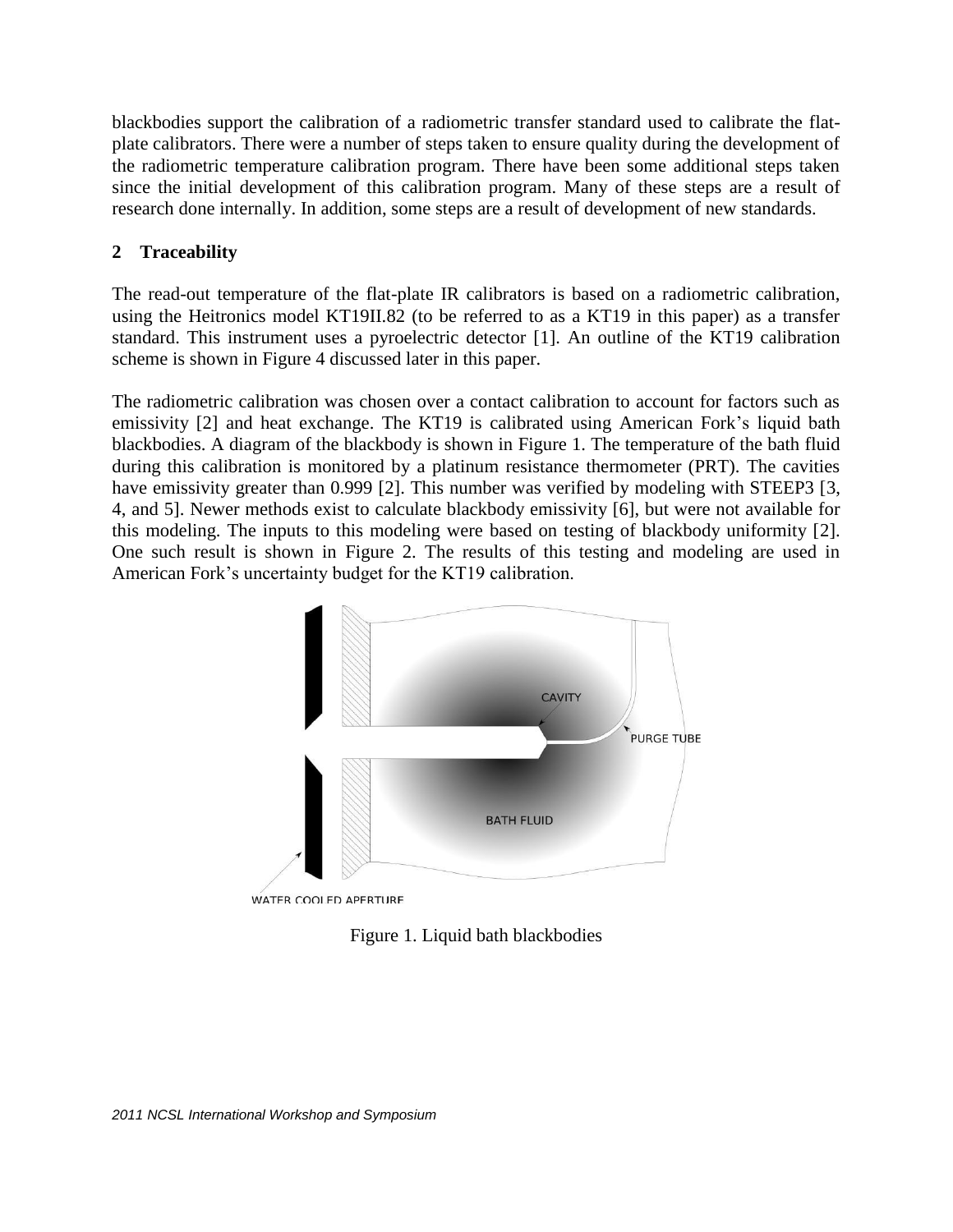

Figure 2. Blackbody uniformity test results.

### <span id="page-2-0"></span>**2.1 Traceability Scheme**

As stated above, the true temperature of the baths comes through a PRT used inside each bath. The PRTs are calibrated in American Fork's primary calibration laboratory which has traceability to the National Institute of Standards and Technology (NIST). The blackbodies' radiometric temperature is verified radiometrically by measurement with a Heitronics TRTII [\[7\]](#page-13-0). The TRTII is calibrated by NIST [\[8\]](#page-13-1) Results of this test have shown normal equivalence [\[9\]](#page-13-2). A schematic of American Fork's radiometric traceability is shown in [Figure 3.](#page-2-1)



Figure 3. Radiometric traceability scheme

<span id="page-2-1"></span>*2011 NCSL International Workshop and Symposium*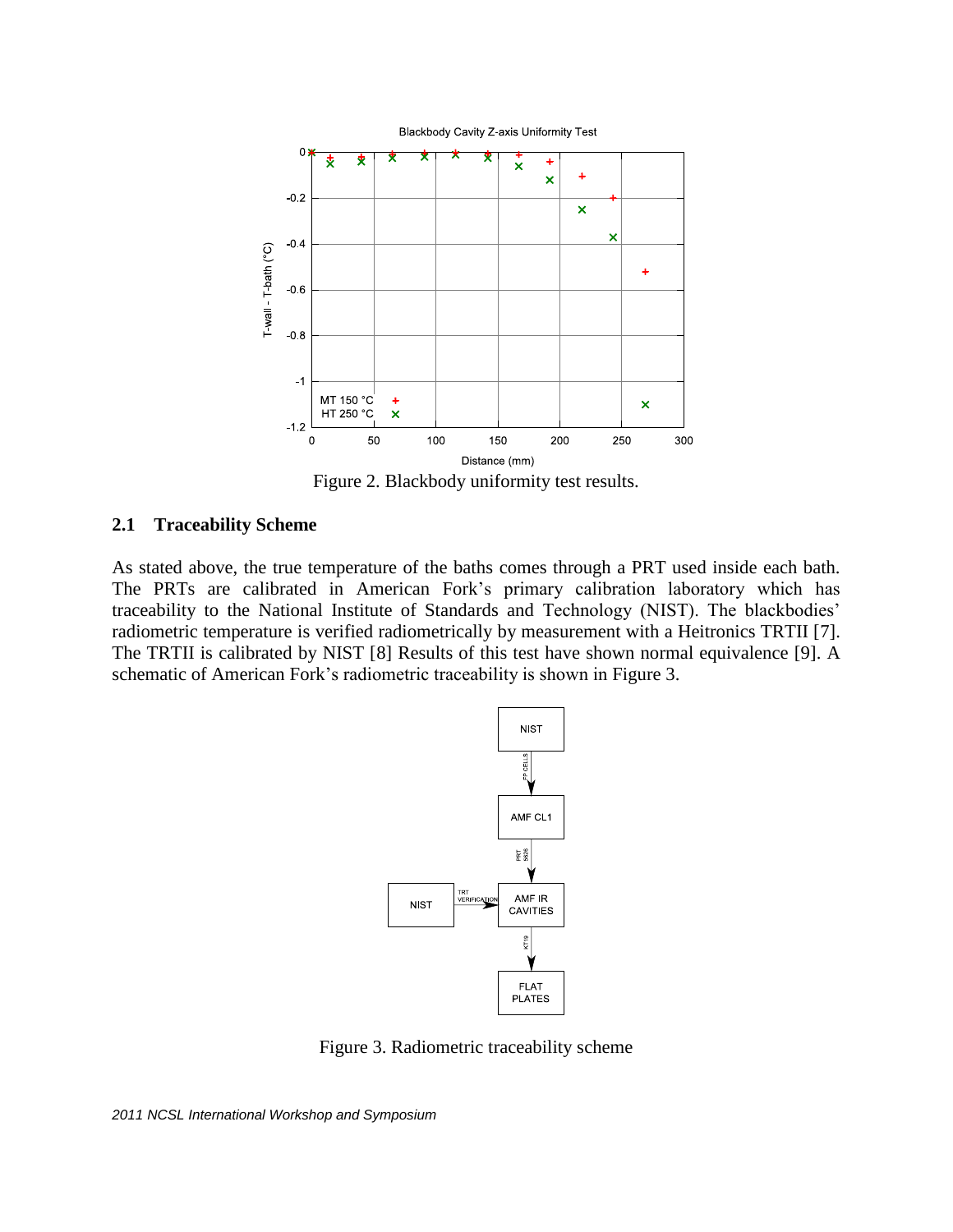It would be more desirable to use the TRT transfer from NIST as a direct radiometric traceability path. However, this method would result in larger uncertainties. An example of the difference in uncertainties is summarized in [Table 1.](#page-3-0)

| <b>Calibration</b><br>Point<br>$({}^{\circ}C)$ | <b>Contact Scheme</b><br>Uncertainty<br>$(k = 2)$<br>(K) | Radiometric<br><b>Scheme</b><br><b>Uncertainty</b><br>$(k = 2)$<br>(K) |
|------------------------------------------------|----------------------------------------------------------|------------------------------------------------------------------------|
| $-15$                                          | 0.127                                                    | 0.193                                                                  |
| 0                                              | 0.124                                                    | 0.189                                                                  |
| 50                                             | 0.122                                                    | 0.186                                                                  |
| 100                                            | 0.121                                                    | 0.184                                                                  |
| <b>200</b>                                     | 0.122                                                    | 0.186                                                                  |
| 350                                            | 0.226                                                    | 0.345                                                                  |
| 500                                            | 0.366                                                    | 0.558                                                                  |

<span id="page-3-0"></span>Table 1. Differences in uncertainties between contact and radiometric traceability.

## **2.2 Uncertainty Budgets**

There are four different uncertainty budgets for American Fork's radiometric calibrations. Two of these uncertainty budgets are for the two flat-plate calibrator models. The other two are for the KT19 calibration, and the blackbody verification using the TRT.

The original uncertainty budget for the KT19 calibration followed traditional uncertainty budgets used for American Fork's other contact thermometry uncertainty analysis [\[2\]](#page-12-1). Since this time, BIPM CCT-WG5 has released a standard for radiation thermometry uncertainty budgets [\[10\]](#page-13-3). American Fork has reevaluated uncertainties based on the WG5 standard. The WG5 standard places much more detail on radiometric uncertainties and less on the contact uncertainty. Regardless, there was not a significant change in the uncertainties between American Fork's original evaluation and the new evaluation following the BIPM model.

## **3 Quality Control - Blackbody Sources**

A diagram of the KT19 calibration is shown in [Figure 4.](#page-4-0) A number of steps have been taken to assure the quality of these calibrations. These steps include cross checks with a national metrology institute, determination of cavity uniformity, and use of a hot gas purge.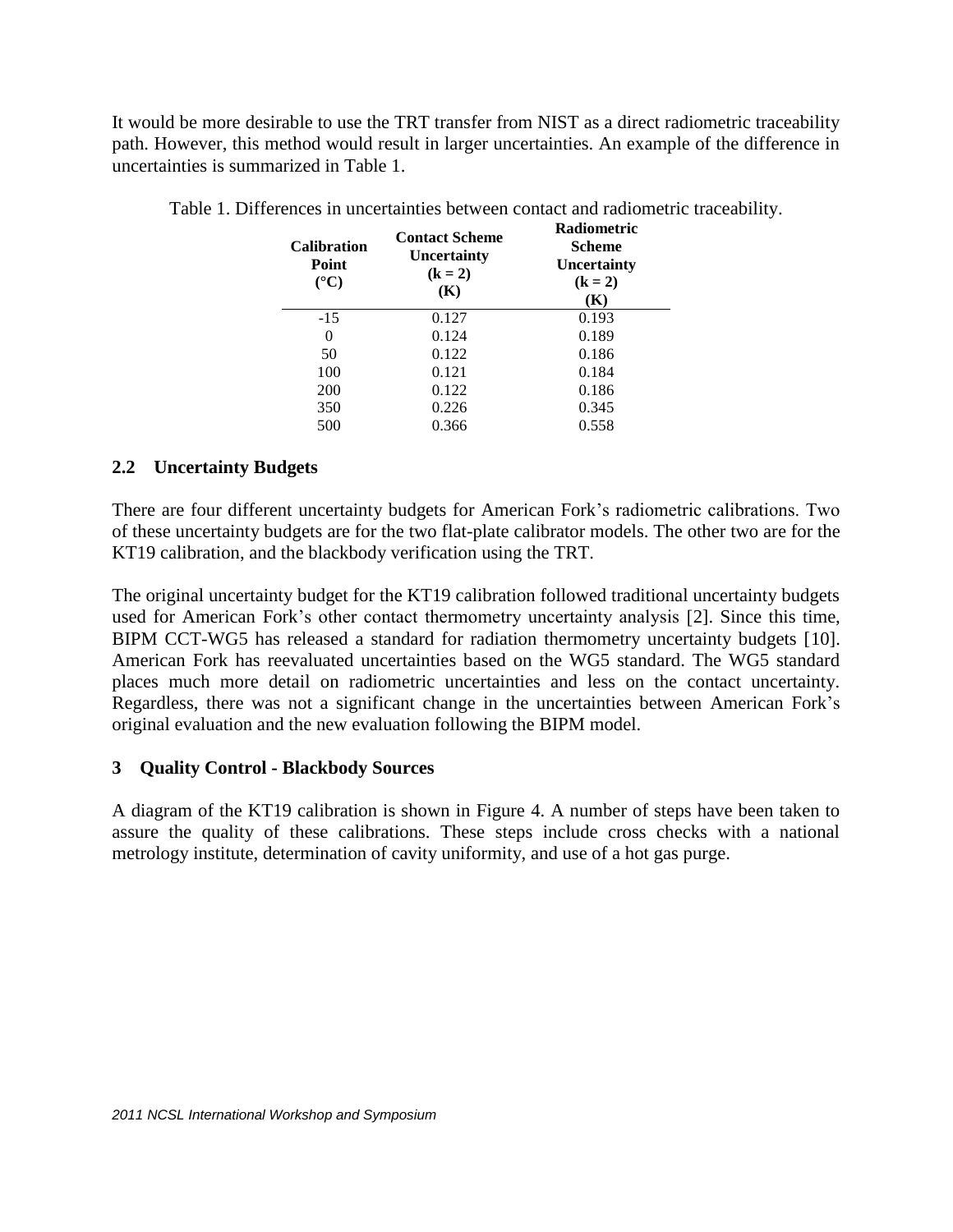

Figure 4. Transfer standard calibration geometry.

## <span id="page-4-0"></span>**3.1 Cross-Checks – Verification**

One check to verify the radiometric temperature of American Fork's cavities used a TRT calibrated at NIST [\[9\]](#page-13-2). A summary of these test results is shown in [Table 2.](#page-4-1) This test showed normal equivalence.

| <b>Blackbody</b> | <b>Nominal</b><br><b>Temperature</b><br>$({}^\circ\mathrm{C})$ | <b>Temperature</b><br><b>Difference</b><br>(K) | <b>NIST</b><br>Uncertainty<br>(K) | <b>AMF</b><br>Uncertainty<br>(K) | <b>Normal</b><br>Equivalence |
|------------------|----------------------------------------------------------------|------------------------------------------------|-----------------------------------|----------------------------------|------------------------------|
| LT               | $-15$                                                          | 0.074                                          | 0.34                              | 0.128                            | 0.20                         |
| LT               | $\Omega$                                                       | 0.014                                          | 0.3                               | 0.133                            | 0.04                         |
| LT               | 50                                                             | $-0.051$                                       | 0.12                              | 0.170                            | $-0.25$                      |
| LT               | 100                                                            | $-0.125$                                       | 0.11                              | 0.218                            | $-0.51$                      |
| <b>MT</b>        | 100                                                            | $-0.058$                                       | 0.11                              | 0.218                            | $-0.24$                      |
| <b>MT</b>        | 200                                                            | $-0.155$                                       | 0.12                              | 0.335                            | $-0.44$                      |
| <b>HT</b>        | 200                                                            | $-0.114$                                       | 0.12                              | 0.335                            | $-0.32$                      |
| <b>HT</b>        | 300                                                            | $-0.144$                                       | 0.13                              | 0.226                            | $-0.55$                      |
| <b>HT</b>        | 350                                                            | $-0.222$                                       | 0.13                              | 0.260                            | $-0.76$                      |
| <b>HT</b>        | 420                                                            | $-0.253$                                       | 0.14                              | 0.317                            | $-0.73$                      |
| HT               | 500                                                            | $-0.320$                                       | 0.16                              | 0.392                            | $-0.76$                      |

<span id="page-4-1"></span>Table 2. Normal equivalence results of comparison of American Fork blackbodies and NIST.

### **3.2 Cavity Uniformity**

Along with the Z-axis uniformity testing shown in [Figure 2,](#page-2-0) testing has been done as well to determine cavity bottom uniformity. This is an important part of the KT19 uncertainty budget [\[10\]](#page-13-3). The testing was done using a Heitronics TRT 2, measuring points on the X-axis (vertical) and Y-axis (horizontal). [Figure 5](#page-5-0) is one set of data taken from this testing. The temperature map shown in this figure is created from this data. Temperature differences are referenced from the center of the cavity bottom.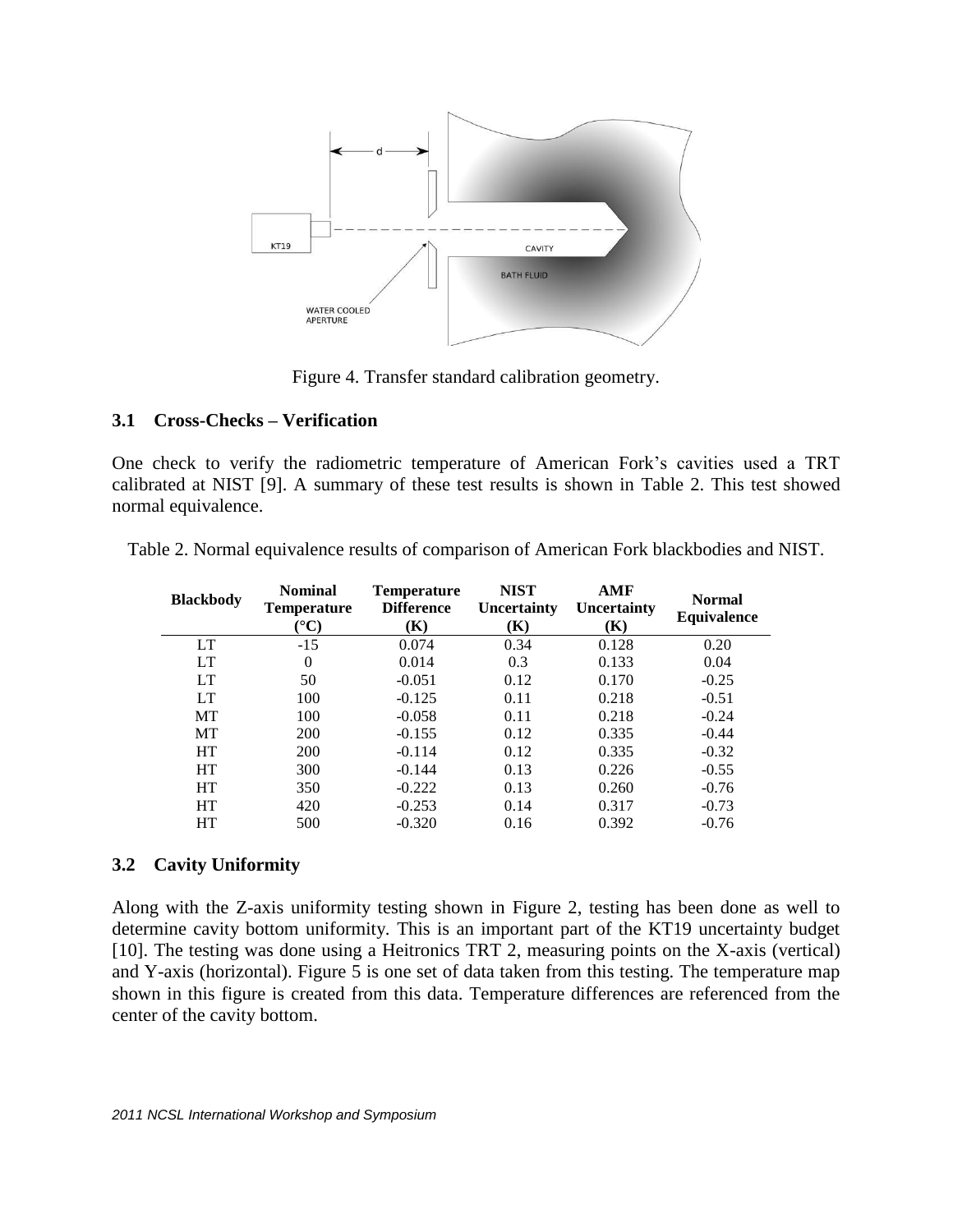

#### <span id="page-5-0"></span>**3.3 Hot Gas Purge**

In order to decrease the effects of temperature drop between the bath fluid and the cavity walls and to improve temperature uniformity, a hot gas purge is applied to the apex of the blackbody cone as shown in [Figure 1.](#page-1-0) The air goes through tubing forming a helix inside the bath fluid. In this way it reaches the bath temperature before it exits into the blackbody. Tests have been done to observe the effects of the purge on radiometric measurement. The results of one such test is shown in [Figure 6.](#page-6-0) The dashed line at 28  $\ell$  / min. represents the flow as indicated in American Fork's calibration procedures. The radiometric temperature of the cavity does not change significantly above half of the flow rate indicated in the procedure.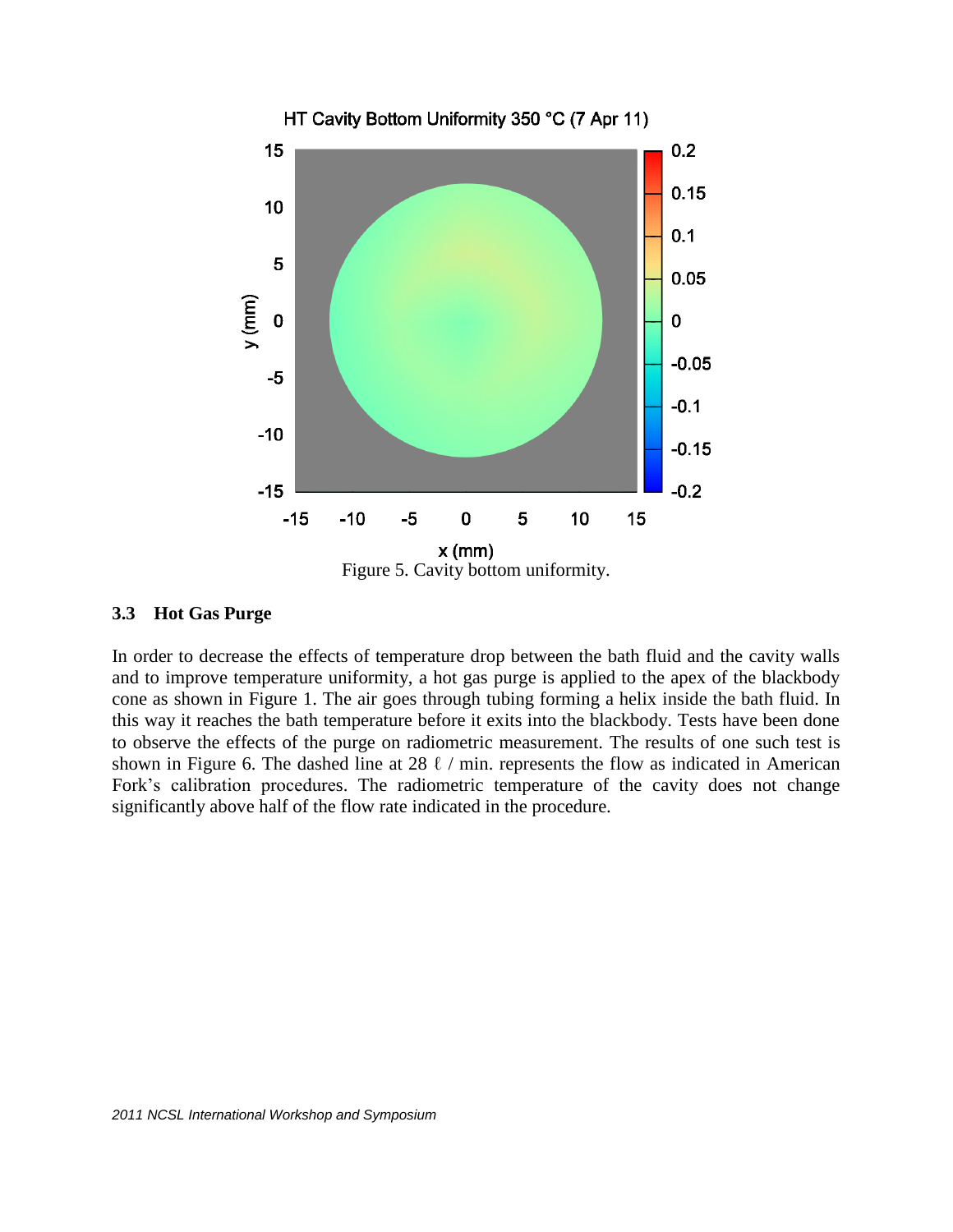

<span id="page-6-0"></span>**4 Quality Control Measures – Transfer Standard Calibrations**

A number of steps have been taken to assure trueness of the measurements in the transfer standard calibration. Among the measures that have been taken are a self-consistency check using a chi-squared check [\[11\]](#page-13-4) of data taken, an alignment procedure coupled with calculation of size-of-source effect uncertainty, analysis of long term stability history, use of cross-checks for verification of blackbody radiometric temperature, controlling transfer standard operating temperature, consideration of transfer standard warm-up time, and use of a hot gas purge with the blackbody. A selected set of these steps is discussed below. A diagram of the transfer standard calibration geometry is shown in [Figure 4.](#page-4-0)

### **4.1 Size-of-Source Effect**

The KT19 calibration uses a 35 mm diameter water cooled aperture. The aperture temperature is controlled near ambient and monitored during calibration as specified in American Fork's calibration procedure. Size-of-source effect testing [\[12\]](#page-13-5) on the radiometric transfer standard was done during the development phase of the project [\[2\]](#page-12-1). This testing followed a standard guideline [\[13\]](#page-13-6) for testing size of source. Results of this are shown in [Figure 7](#page-7-0) as size-of-source effect data. This data were used to determine aperture diameter and calculate aperture related uncertainties. In addition, tests were performed to test the effects of varying aperture temperature. The results of these tests were applied to the KT19 uncertainty budget.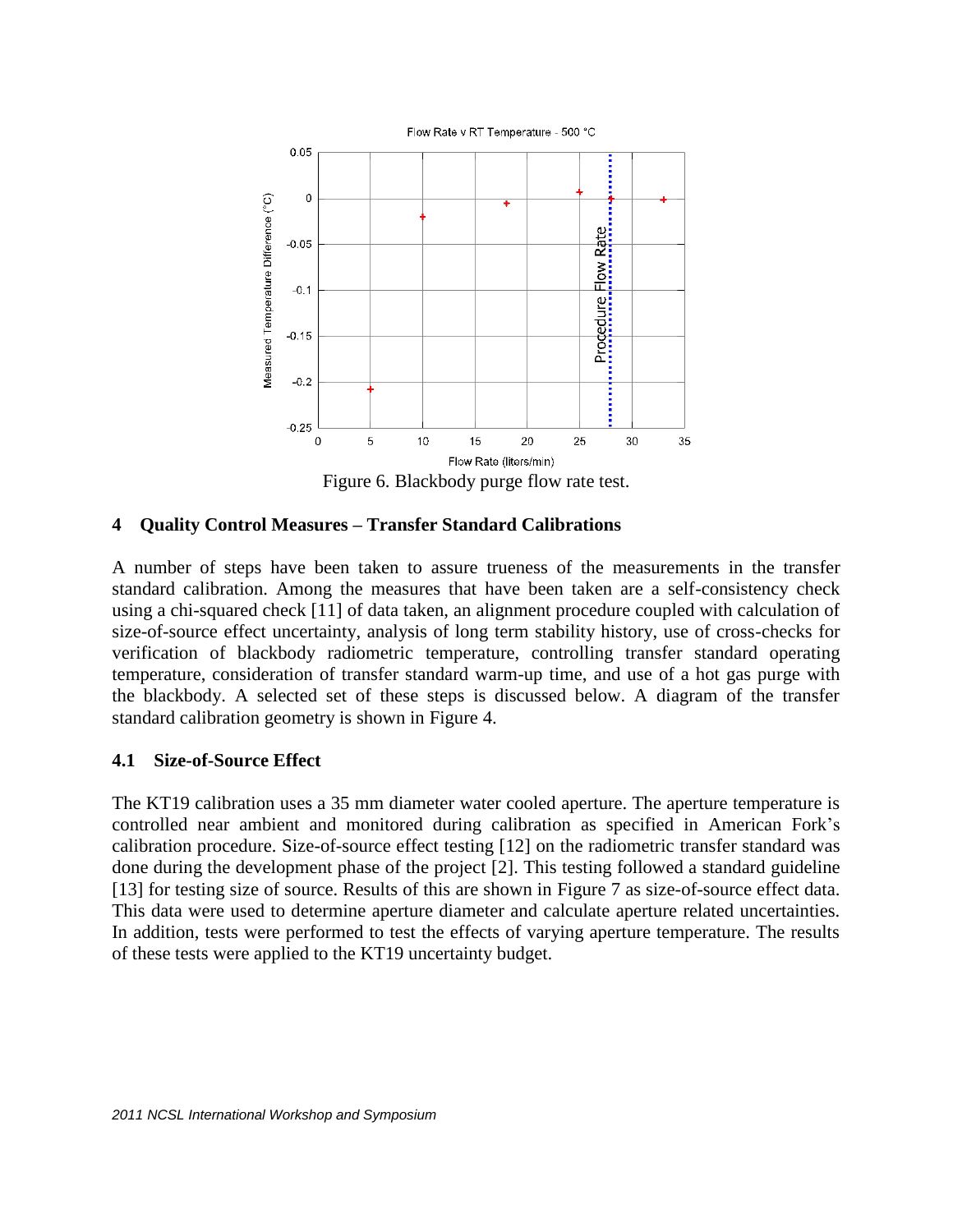

Figure 7. KT19 size-of-source testing results.

### <span id="page-7-0"></span>**4.2 Alignment**

During the KT19 calibration process the unit under test is mounted on a geared tripod head. The tripod head provides angular adjustment on two axes. The geared tripod head is mounted on an X-Y-Z carriage system which provides linear adjustment on three axes.

The angular alignment involves mounting a laser on the geared tripod head and angularly aligning the laser beam from the apex of the blackbody cone to the center of the aperture. After this, the KT19 is mounted on the tripod head. The distance is set between the aperture and the KT19 lens  $(Z - axis)$ . Then the KT19 is aligned in the side-to-side direction  $(X - axis)$  and the upand-down direction (Y-axis). For this procedure, a method from ASTM was considered [\[13\]](#page-13-6). However, it was found that signal received by the unit under test does not reach a definite peak during the calibration. Instead, it forms a plateau as shown in [Figure 8.](#page-8-0) Taking this into account; an alternative method for alignment was devised. The KT19 is moved along one axis until the displayed temperature drops off by the 1% of displayed temperature in  $\mathrm{C}$  or 1  $\mathrm{C}$ , whichever is greater. Then the KT19 is moved along the same axis to the other side of the aperture center until another 1% drop is observed. The KT19 is then moved to the center of these two points. This procedure is performed for both the X and Y-axes. Thus, the KT19 is centered in both directions.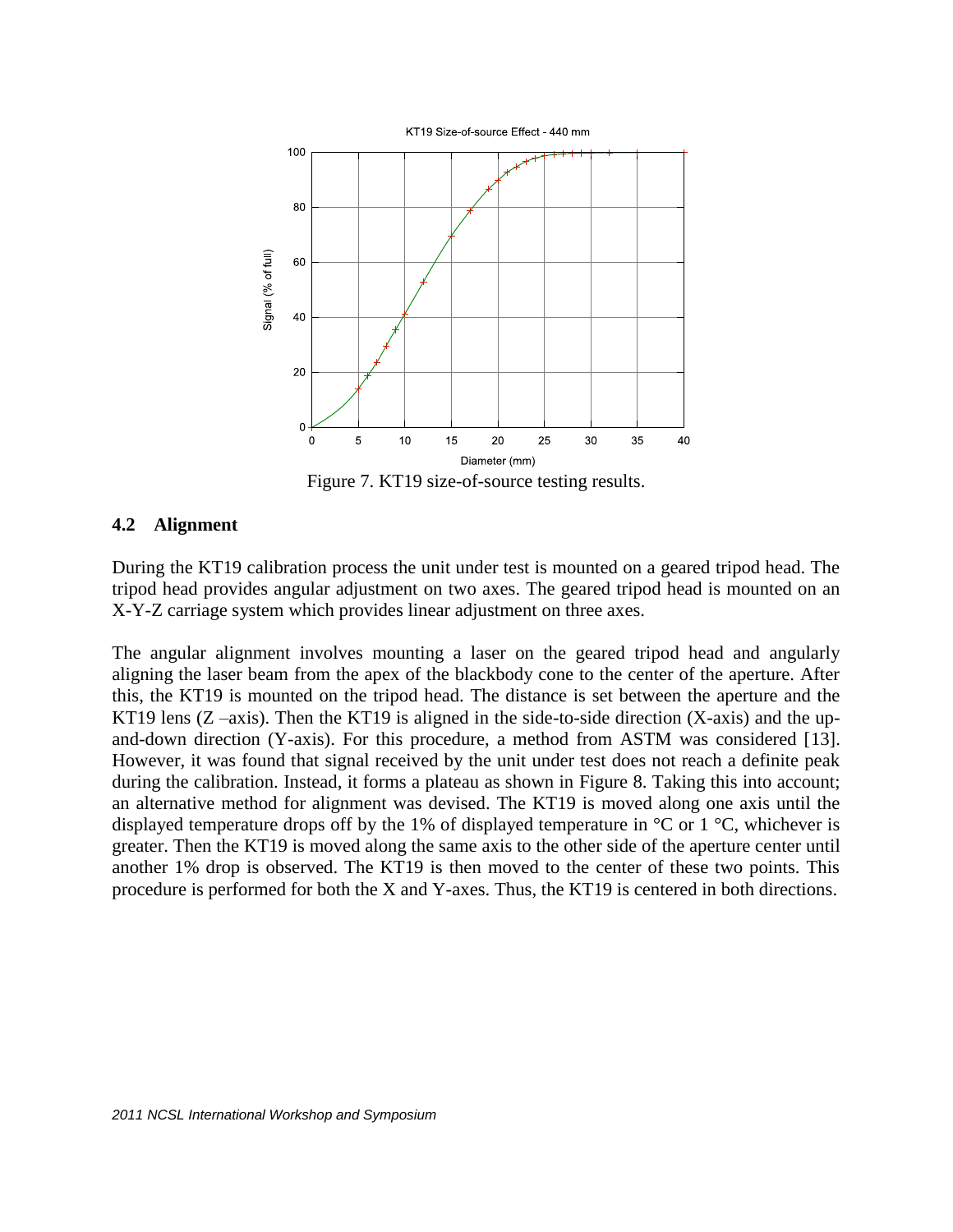

Figure 8. KT19 horizontal alignment.

<span id="page-8-0"></span>A similar method has been suggested to determine size-of-source effect [\[14\]](#page-13-7) by moving a radiation thermometer from side to side and noting its signal. This method uses a vertical slit as an aperture. American Fork uses a circular aperture, so it may be possible to use a similar method with the data shown in [Figure 8](#page-8-0) to determine size-of-source effect.

## **4.3 Long Term Stability History**

The temporal stability of the reference standard must be considered when establishing traceability and evaluating calibration uncertainty [\[15\]](#page-13-8). The instrument manufacturer's specifications are frequently used as an estimate for this component. In the case of this calibration, the stability of the Heitronics KT19 is provided in the specifications [\[1\]](#page-12-0). However, it was found that the KT19's stability was much better than this specification. Thus, this component of uncertainty had to be determined through experimentation. A linear drift model was chosen by performing regression analysis on the calibration data obtained from 17 individual calibrations spanning 25 months.

The regression line confidence interval is a function of the number of data points and the fitting precision. The uncertainties of the data points were not considered because they are consistent from point to point and will be introduced into the uncertainty evaluation elsewhere. Thus, the uncertainties of the projected line depend on the confidence interval and expand smoothly as a function of time. The equation used to determine the confidence interval is shown below [\[16\]](#page-13-9) in Equation [\(1\)](#page-9-0). A graph of one such set of data is shown in [Figure 9.](#page-9-1) A comparison of American Fork's findings and the manufacturer's specification is shown in [Table 3.](#page-9-2) In all cases, American Fork's observed stability is much less than the manufacturer's specification. However, at the higher temperatures, the American Fork's observed stability is closer to the manufacture's specification.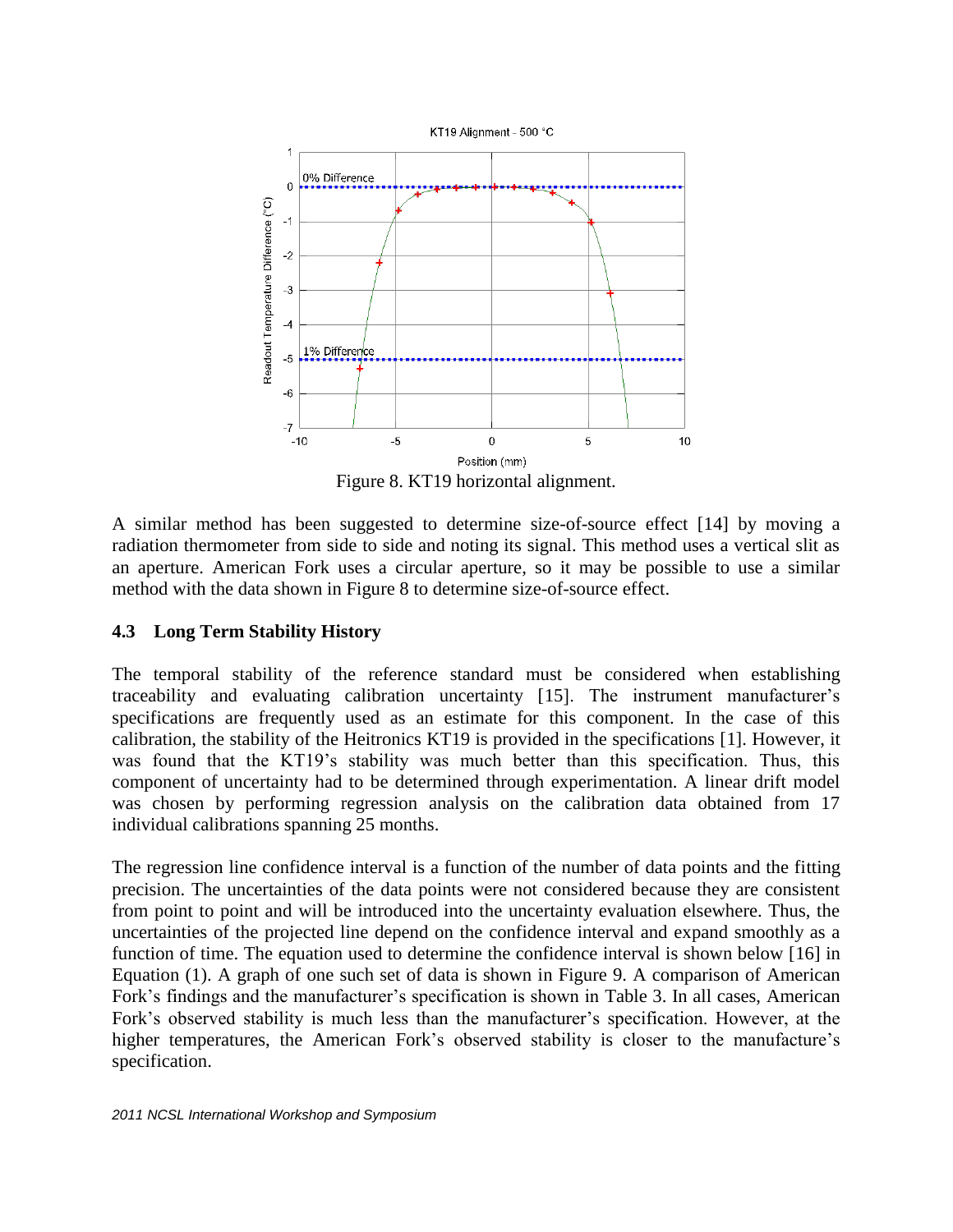$$
Var(y_c) = s_{Y \bullet x}^2 \left[ \frac{1}{n} + \frac{(X - \overline{X})}{S_{xx}} \right]
$$

<span id="page-9-0"></span>(1)

#### where:

| variance of estimate of a point on a fitted line<br>$Var(y_c)$ |
|----------------------------------------------------------------|
|----------------------------------------------------------------|

- $s_{Y \cdot x}$  sample variance of the temperature data curve fit
- n number of data points
- X' time under consideration
- X sample mean of the time data
- $S_{xx}$  variance of the time data



Figure 9. KT19 drift.

<span id="page-9-2"></span><span id="page-9-1"></span>

| Table 3. KT19 stability summary. |                  |                             |  |  |
|----------------------------------|------------------|-----------------------------|--|--|
| <b>Temperature</b>               | <b>Stability</b> | Drift / year -Specification |  |  |
| $^{\circ}\mathrm{C}$             | (mK / year)      | (mK / year)                 |  |  |
| $-15$                            | 6.1              | 310.8                       |  |  |
| 0                                | $-6.2$           | 327.8                       |  |  |
| 50                               | $-44.9$          | 387.8                       |  |  |
| 100                              | $-101.3$         | 447.8                       |  |  |
| 200                              | $-84.3$          | 567.8                       |  |  |
| 350                              | $-163.8$         | 747.8                       |  |  |
| 500                              | $-560.0$         | 927.8                       |  |  |

#### **4.4 Transfer Standard Warm-up Time**

American Fork's calibration procedure specifies that the KT19 should be warmed-up for 30 minutes prior to measuring the liquid bath blackbody temperatures. The reason for this warm-up time is based on the accuracy specification from the manufacturer of 15 minutes [\[1\]](#page-12-0). Further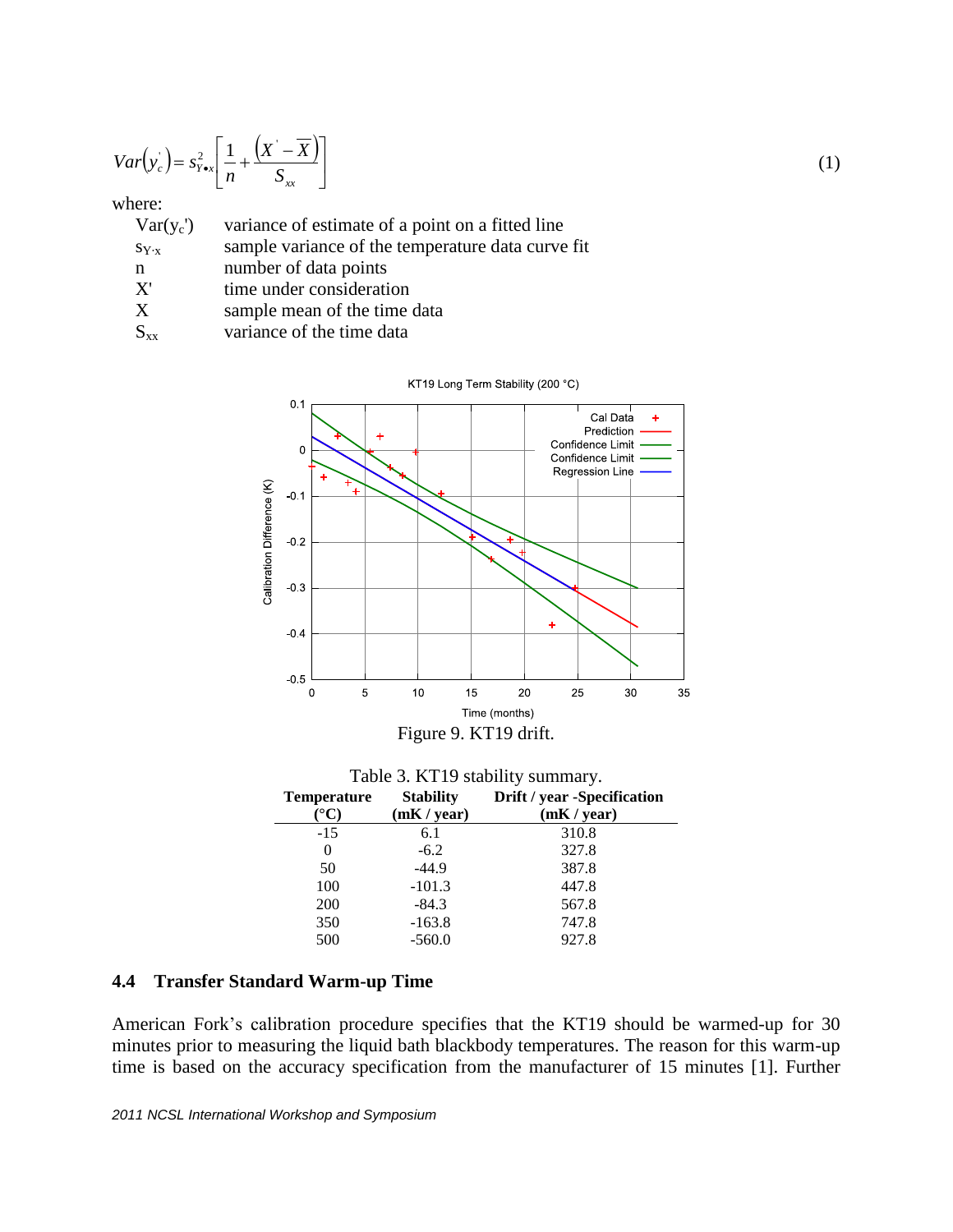testing has been done to determine the transient time constant for warm-up. The result of one of these tests is shown in [Figure 10.](#page-10-0) In this test, the KT19 was enclosed in a temperature controlled water cooled jacket. The KT19's detector temperature was recorded over time. This data were fit to an exponential decay curve [\[17\]](#page-13-10). The time constant of the decay curve is approximately 15 minutes.



Figure 10. KT19 ambient temperature transient.

### <span id="page-10-0"></span>**5 Quality Control Measures – Flat-Plate Calibrations**

American Fork's flat-plate calibrators are the models 4180 and 4181. A diagram of the flat-plate calibration scheme is shown in [Figure](#page-11-0) 11. There are a number of steps that have been taken to reduce uncertainties in the flat-plate calibration. First, the reflected radiation is controlled at near room temperature. Second, for both the KT19 calibration and the flat-plate calibration, the radiometric temperature of the optical scatter is controlled by a water cooled aperture that is controlled at a constant temperature close to room temperature. Third, the lower temperature range of the flat-plate calibrators is −15 °C. There are two calibration points below ambient, −15 °C and 0 °C. Any radiometric calibration done between −15 °C and the dew point has the risk of causing dew or ice to form on the calibrator surface which can cause variations in the radiation flux. Precautions, described below, have been taken to prevent this problem below the dew point.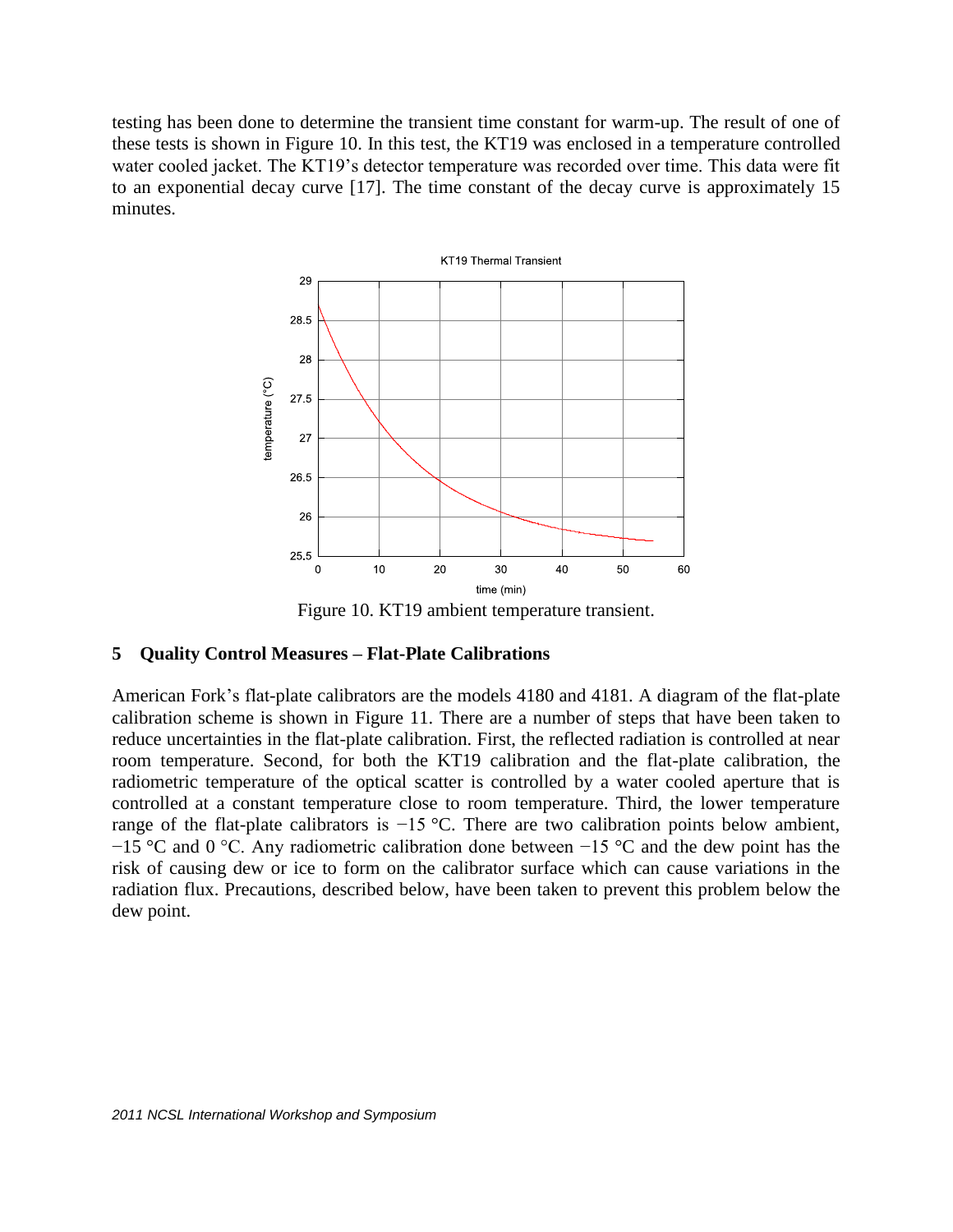

#### <span id="page-11-0"></span>**5.1 Calibrations below Ambient**

To prevent problems with humidity below ambient, the 4180 calibration is done inside a purged chamber [\[2\]](#page-12-1). This purge system involves enclosing everything between the KT19 and the flatplate surface. This area is purged with a dry gas at a positive pressure. Humidity is monitored during these calibrations to ensure that the frostpoint inside the chamber is well below the calibration point. To ensure that no heat stacking or other thermal phenomena takes place on the IR calibrator surface, a number of tests have been run to ensure that the thermal gradient and radiometric temperature on the surface is the same with and without the chamber at calibration temperatures above ambient. The results of these tests are shown in [Figure 12.](#page-11-1)

![](_page_11_Figure_3.jpeg)

Figure 12. Radiometric measurements with and without purge chamber.

#### <span id="page-11-1"></span>*2011 NCSL International Workshop and Symposium*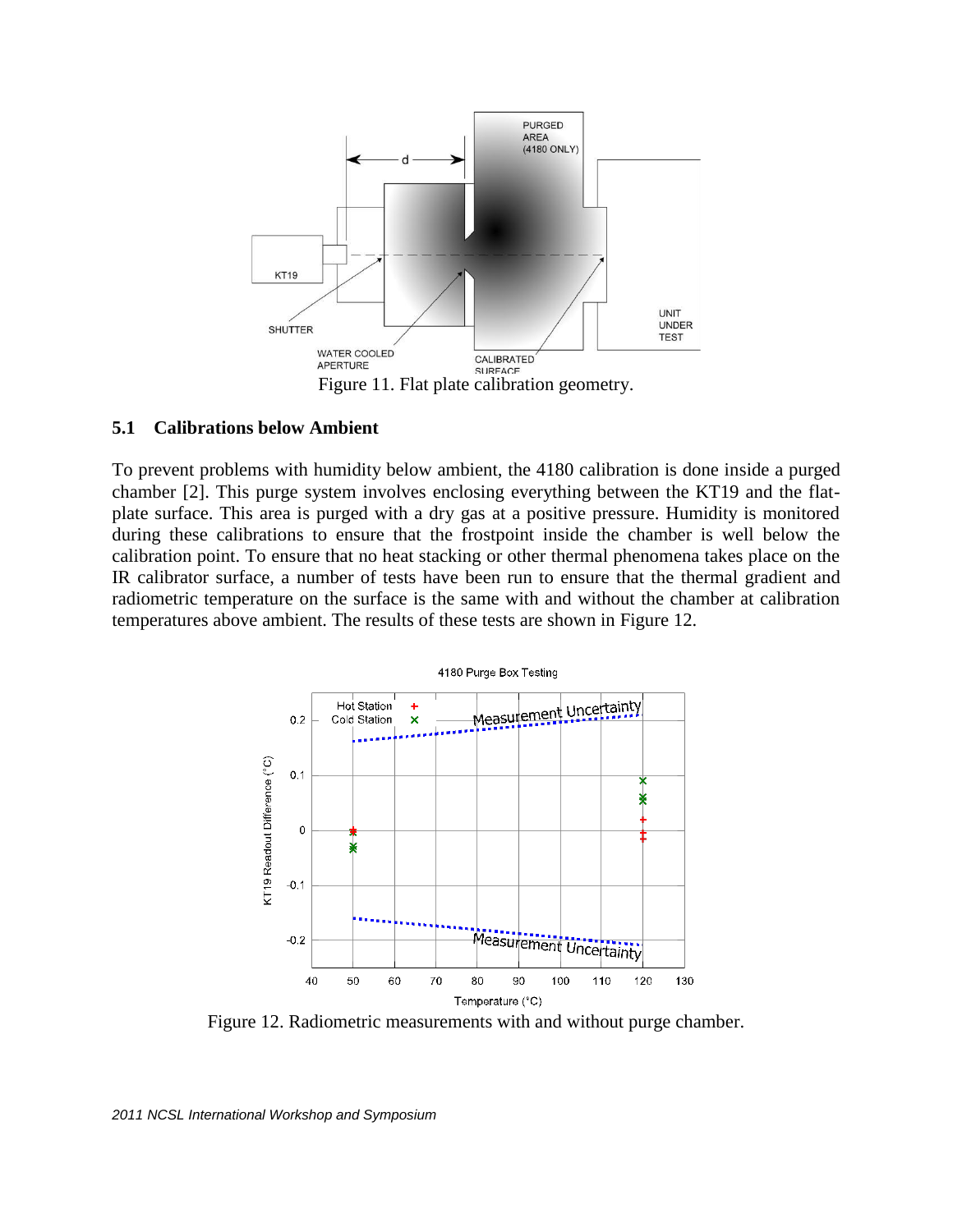## **5.2 Calibration Quality Control Steps**

Many of the quality control steps taken involve the calibration station. The calibration follows the same calibration geometry as the transfer standard calibration [\[2\]](#page-12-1). On the calibration station, the KT19 is mounted with the lens-cap removed. To ensure that foreign particles do not become incident on the lens, the area around the lens is entirely enclosed in a box with a shutter. The shutter is only opened when a measurement is being made. In addition, the lens is periodically cleaned using both a contact and a noncontact process.

## **6 Conclusion**

By taking the steps described in this paper, American Fork has been able to establish a quality radiation thermometry program. This has involved building and qualifying a series of blackbodies. The blackbodies have provided a radiation source for calibration of radiometric transfer standards. These transfer standards have been used to calibrate a series of flat-plate infrared sources intended for the calibration of handheld infrared thermometers. In addition to using a radiometric calibration for these sources, a number of other steps have been taken to ensure the quality of these calibrations. As a result, American Fork has been able to produce a quality product with a traceable calibration.

## **Acknowledgements**

The authors would like to thank many people for their help in development of radiation thermometry capabilities at American Fork. Among those is Stephen King, formally of Raytek in Santa Cruz, California, who provided many of the initial ideas as this program developed. There are many people in the Optical Technology Division of NIST whose knowledge provided was of great value. Among these are Benjamin Tsai, Howard Yoon, Leonard Hanssen, Sergey Mekhonsev, and Charles Gibson. Finally the authors would like to thank the management at American Fork for the opportunity to do the research to establish this program.

## **References**

<span id="page-12-0"></span>1. Operational Instructions, Infrared Radiation Pyrometer KT 19 II, Heitronics, Wiesbaden, Germany, 2005.

<span id="page-12-1"></span>2. F. Liebmann, Infrared Thermometer Calibrator Development at Fluke Corporation Hart Scientific Division, Proceedings of SPIE Thermosense XXX, 6939, 5, 2008.

<span id="page-12-2"></span>3. A.V. Prokhorov and L.M. Hannsen, Effective Emissivity of a Cylindrical Cavity with an Inclined Bottom, Metrologia, Vol. 41, pp. 421-431, 2004.

<span id="page-12-4"></span><span id="page-12-3"></span>4. V.I. Sapritsky and A.V. Prokhorov, Spectral Effective Emissivities of Nonisothermal Cavities Calculated by the Monte Carlo Method, Applied Optics, Vol. 34, No. 25, pp. 5645-5652, 1995. 5. A.V. Prokhorov, Monte Carlo Method in Optical Radiometry, Metrologia, Vol. 35, pp. 465- 471, 1998.

<span id="page-12-5"></span>6. A. V. Prokhorov, S. N. Mekhontsev, L. M. Hanssen, Radiative Properties of Blackbody Calibration Sources:Recent Advances in Computer Modeling, International Journal of Thermophysics 28, 6, 2007.